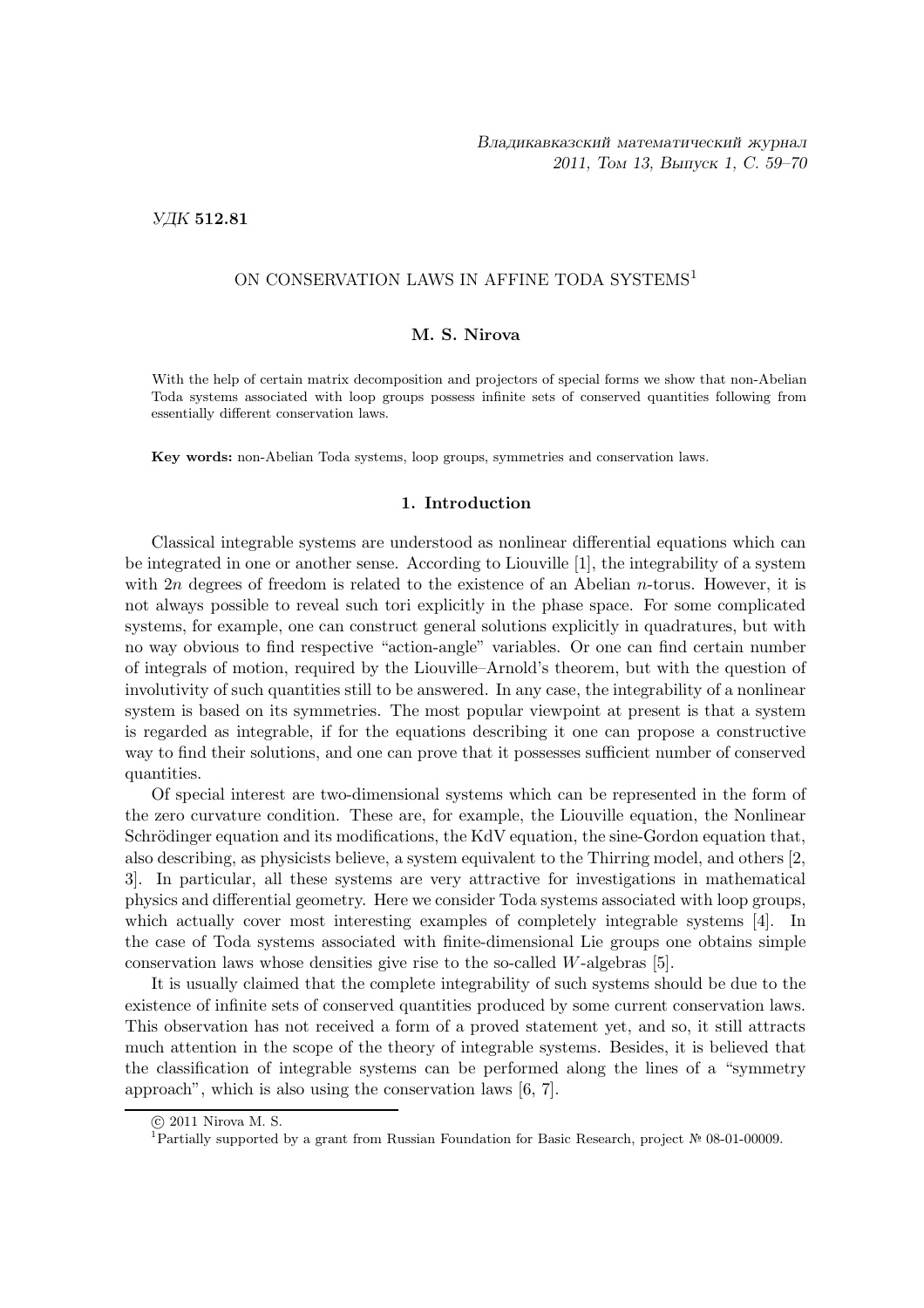Hence, the main purpose of our paper is to present, in justifiable detail, current conservation laws for non-Abelian Toda systems, which should produce infinite sets of conserved quantities responsible for the integrability of the nonlinear equations under consideration. In particular, our consideration gives a generalization of what was presented in [8]. Our approach, based upon a detailed consideration of the matrices  $c_{+}$  entering the equation under consideration, allows one to separate explicitly proper current conservation laws from the simpler WZNW-type conservation laws and those special relations leading to nonlinear W-algebra extensions of Virasoro algebras.

### 2. Toda systems and their simplest symmetries

Let G be a complex or real Lie group and  $\mathfrak g$  its Lie algebra. Consider a trivial principal fiber bundle  $M \times G \to M$  with G as the structure group. Here M is a two-dimensional base manifold, being as usual either  $\mathbb C$  or  $\mathbb R^2$ , where standard coordinates  $z^-$  and  $z^+$  are introduced. The Toda equations can be obtained from the zero-curvature condition for a connection on  $M \times G \to M$  imposing grading and gauge-fixing constraints on elements of g. In this, the connection is identified with a g-valued 1-form on  $M$ , and as such, can be decomposed over basis 1-forms,

$$
\omega = \omega_- \mathrm{d}z^- + \omega_+ \mathrm{d}z^+,
$$

where the components  $\omega_-, \omega_+$  are g-valued functions on M. One says that the connection  $\omega$ is flat, and so, the corresponding curvature is zero, if and only if, in terms of the components, one has

$$
\partial_{-}\omega_{+} - \partial_{+}\omega_{-} + [\omega_{-}, \omega_{+}] = 0. \tag{2.1}
$$

The partial derivatives  $\partial_-\$  and  $\partial_+$  are taken over the standard coordinates  $z^-$  and  $z^+$ , respectively.

We study models based on the loop Lie group  $G = \mathscr{L}(\mathrm{GL}_n(\mathbb{C}))$  given by the smooth mappings from the circle  $\mathbb{S}^1$  to the Lie group  $GL_n(\mathbb{C})$  with the group composition defined point-wise. Its Lie algebra  $\mathfrak{g}$  is the loop algebra  $\mathscr{L}(\mathfrak{gl}_n(\mathbb{C}))$  formed by the smooth mappings from  $\mathbb{S}^1$  to  $\mathfrak{gl}_n(\mathbb{C})$ . The circle  $\mathbb{S}^1$  is parameterized here by the set of complex numbers  $\lambda$ of modulus 1, and extending the unit circle to the whole Riemann sphere we introduce the so-called *spectral parameter* denoted here by the same symbol  $\lambda$ . Here we consider a non-Abelian analogue of the standard grading [9, 10] and use a representation where the gradation is over powers of  $\lambda$ .

To obtain nontrivial systems from the zero-curvature condition one should impose on  $\omega$ grading and gauge-fixing conditions [4, 11]. We assume that  $\mathfrak g$  is endowed with a Z-gradation,

$$
\mathfrak{g}=\bigoplus_{m\in\mathbb{Z}}\mathfrak{g}_m,\quad [\mathfrak{g}_m,\mathfrak{g}_n]\subset \mathfrak{g}_{m+n},
$$

and for some positive integer l the subspaces  $\mathfrak{g}_{-m}$  and  $\mathfrak{g}_{+m}$  for  $0 < m < l$  are trivial. Note that  $\mathfrak{g}_0$  is a Lie subalgebra of  $\mathfrak{g}$ . Denote by  $G_0$  the connected Lie subgroup of G which has  $\mathfrak{g}_0$  as its Lie algebra. It can be shown that the connection  $\omega$  can be brought to a form given by the components<sup>2</sup>

$$
\omega_{-}(\lambda) = \gamma^{-1}\partial_{-}\gamma + \lambda^{-1}c_{-}, \quad \omega_{+} = \lambda\gamma^{-1}c_{+}\gamma,
$$
\n(2.2)

<sup>&</sup>lt;sup>2</sup> Hereafter we put  $l = 1$ , that can be done without any loss of generality.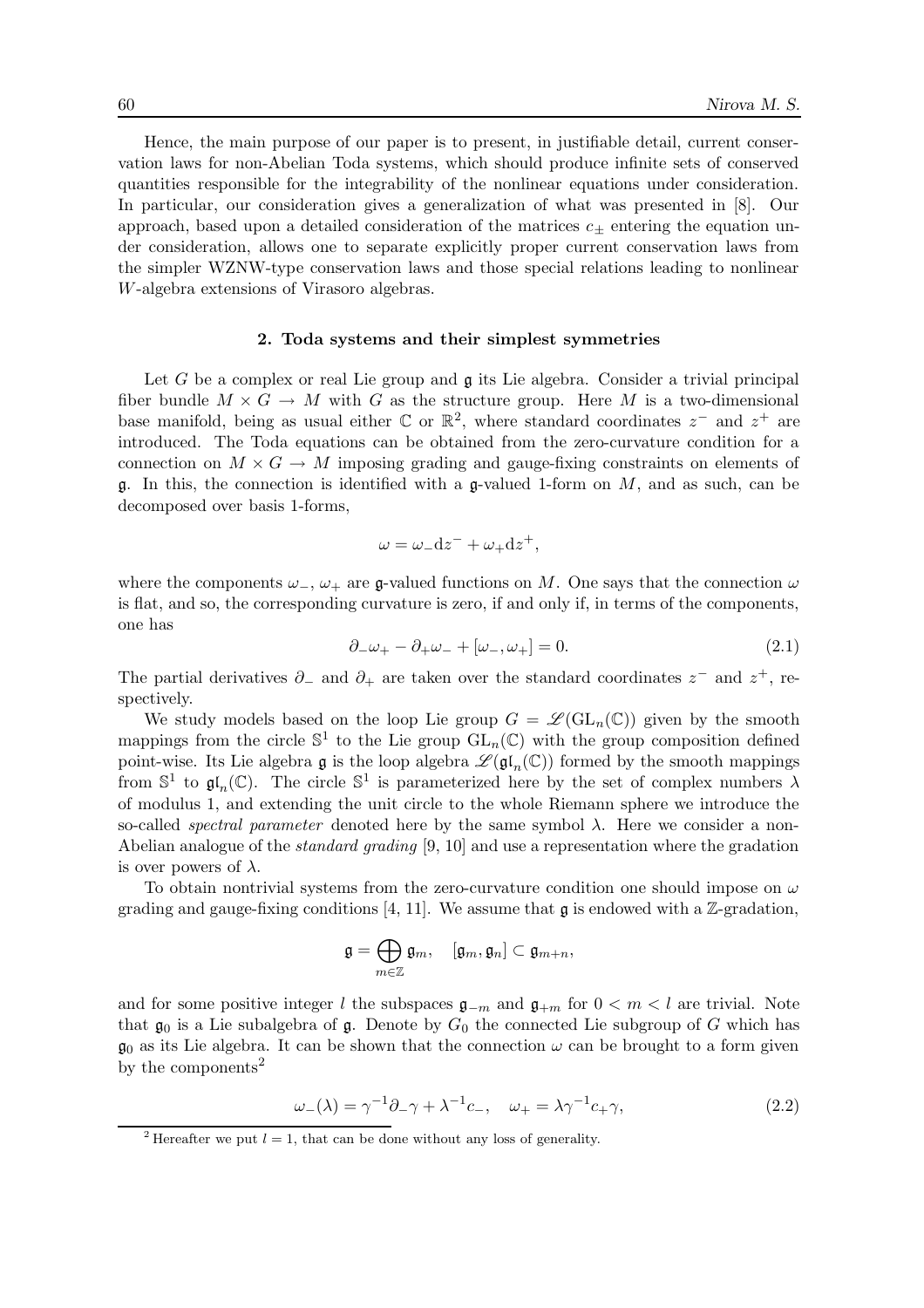where  $\gamma$  is a mapping from M to  $G_0$ , and  $c_-\$  and  $c_+$  are some fixed mappings from M to  $\mathfrak{g}_{-l}$ and  $\mathfrak{g}_{+l}$ , respectively, such that  $\partial_+ c_-=0$ ,  $\partial_- c_+=0$ . The zero-curvature condition for the connection with the components (2.2) produces the Toda system that is the nonlinear matrix differential equation

$$
\partial_+(\gamma^{-1}\partial_-\gamma) = [c_-, \gamma^{-1}c_+\gamma].\tag{2.3}
$$

The Toda equation can also be written in another equivalent form,

$$
\partial_{-}\left(\partial_{+}\gamma\gamma^{-1}\right) = \left[\gamma c_{-}\gamma^{-1}, c_{+}\right],\tag{2.4}
$$

in which case the connection components are

$$
\omega_{-} = \lambda^{-1} \gamma c_{-} \gamma^{-1}, \quad \omega_{+} = -\partial_{+} \gamma \gamma^{-1} + \lambda c_{+}.
$$
 (2.5)

When the Lie group  $G_0$  is Abelian the corresponding Toda system is said to be Abelian, otherwise one deals with a non-Abelian Toda system [11–13]. The complete list of the Toda systems associated with finite-dimensional Lie groups is presented in [14]. For the case of loop Lie groups the respective classification was performed in [15, 16].

Let  $\eta$ <sub>-</sub> and  $\eta$ <sup>+</sup> be some mappings from M to  $G_0$  subject to the conditions

$$
\partial_+\eta_-=0,\quad \partial_-\eta_+=0.
$$

If a mapping  $\gamma$  satisfies the Toda equation (2.3) then the mapping

$$
\gamma' = \eta_+^{-1} \gamma \eta_- \tag{2.6}
$$

satisfies the Toda equation (2.3) with the functions  $c_-\$  and  $c_+$  replaced by

$$
c'_{-} = \eta_{-}^{-1}c_{-}\eta_{-}, \quad c'_{+} = \eta_{+}^{-1}c_{+}\eta_{+}.
$$
\n(2.7)

In this sense the Toda equations defined with the fixed functions  $c_{\pm}$  and  $c'_{\pm}$  related by (2.6), (2.7) are equivalent. It is clear that conservation laws when established in terms of such transformed quantities should be the same as they would be for the original ones.

If the mappings  $\eta_-$  and  $\eta_+$  satisfy the relations  $\eta_-^{-1}c_-\eta_- = c_-, \eta_+^{-1}c_+\eta_+ = c_+$ , then the mapping  $\gamma'$  satisfies the same Toda equation as the mapping  $\gamma$ . Hence, in such a case the transformation described by (2.6) is a symmetry transformation for the Toda equations. It gives simplest symmetries of the Toda equations, inherited from the WZNW theory [5].

Now, the mapping  $\gamma$  takes values in the Lie group of complex non-degenerate block diagonal  $n \times n$  matrices, possessing the partition just according to the Z-gradation under consideration, that is

$$
\gamma = \left(\begin{array}{cccc} \Gamma_1 & 0 & \cdots & 0 \\ 0 & \Gamma_2 & \cdots & 0 \\ \vdots & \vdots & \ddots & \vdots \\ 0 & 0 & \cdots & \Gamma_r \end{array}\right),
$$

with  $\Gamma_a$  taking values in the space of complex non-degenerate  $k_a \times k_a$  matrices. The fixed matrix-valued mappings  $c_-\$  and  $c_+$  are explicitly of the forms

$$
c_{-} = \left(\begin{array}{ccccc} 0 & 0 & \cdots & 0 & C_{-r} \\ C_{-1} & 0 & \cdots & 0 & 0 \\ 0 & C_{-2} & \cdots & 0 & 0 \\ \vdots & \vdots & \ddots & \vdots & \vdots \\ 0 & 0 & \cdots & C_{-(r-1)} & 0 \end{array}\right), \quad c_{+} = \left(\begin{array}{ccccc} 0 & C_{+1} & 0 & \cdots & 0 \\ 0 & 0 & C_{+2} & \cdots & 0 \\ \vdots & \vdots & \vdots & \ddots & \vdots \\ 0 & 0 & 0 & \cdots & C_{+(r-1)} \\ C_{+r} & 0 & 0 & \cdots & 0 \end{array}\right),
$$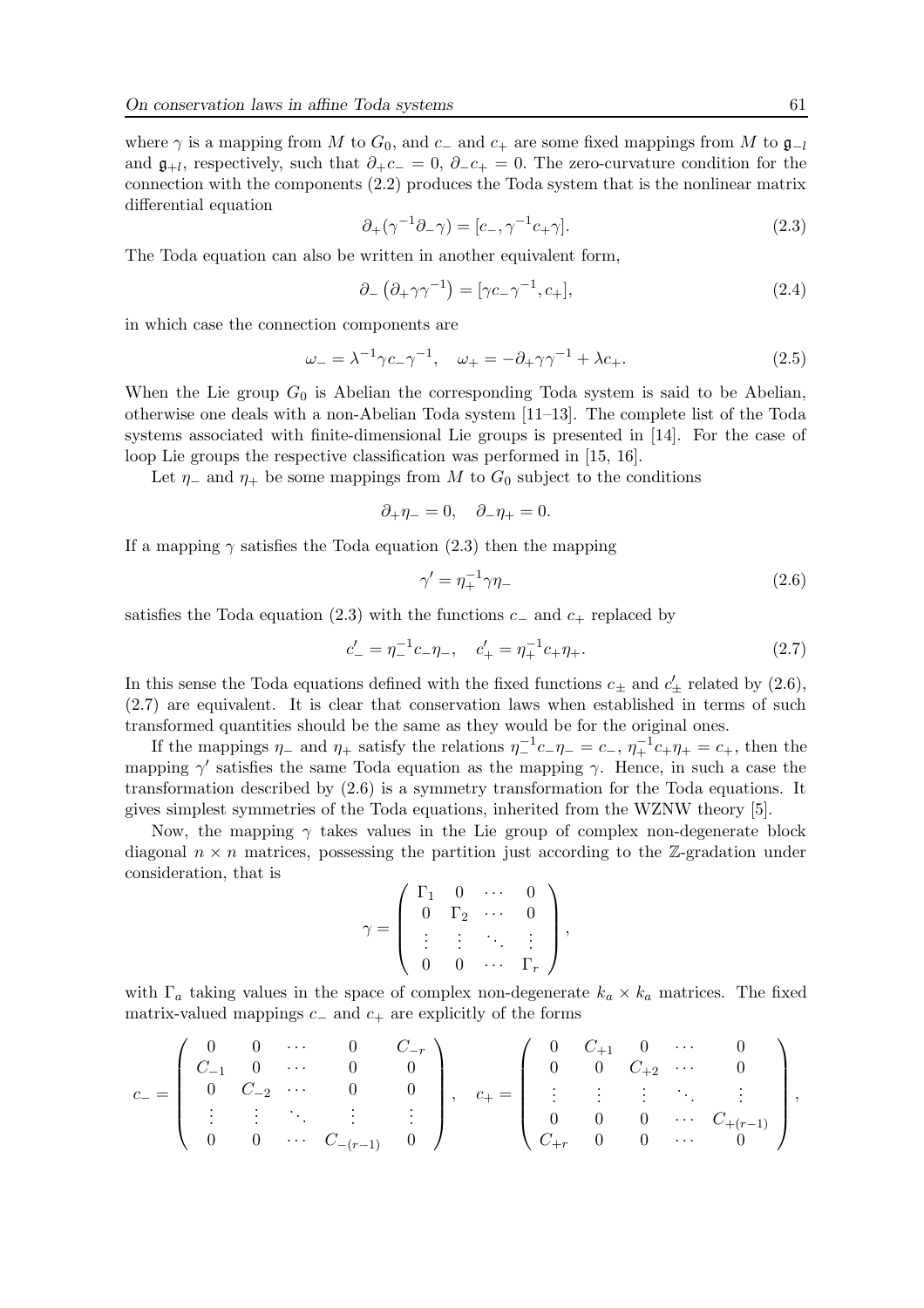where  $C_{-a}$  denotes a  $k_{a+1} \times k_a$  submatrix, and the block  $C_{+a}$  means a  $k_a \times k_{a+1}$  submatrix. It is worthwhile noting that the following relations hold:

$$
s^{-1}Sc_-S^{-1} = c_-, \quad sSc_+S^{-1} = c_+, \tag{2.8}
$$

where S is a constant diagonal  $n \times n$  matrix

$$
S = \begin{pmatrix} sI_{k_1} & 0 & \cdots & 0 \\ 0 & s^2I_{k_2} & \cdots & 0 \\ \vdots & \vdots & \ddots & \vdots \\ 0 & 0 & \cdots & I_{k_r} \end{pmatrix},
$$
(2.9)

with s being the rth principal root of unity,  $s = e^{2\pi i/r}$ , so that in terms of the block submatrices

$$
S_{a,b} = s^a I_{k_a} \delta_{ab}.
$$

The matrix S satisfies the relation

 $S^r = I_n$ 

where  $I_n$  is the unit  $n \times n$  matrix.

In terms of the submatrices the  $n \times n$  matrix Toda equation (2.3) takes the form

$$
\partial_{+} \left( \Gamma_{a}^{-1} \partial_{-} \Gamma_{a} \right) = C_{-(a-1)} \Gamma_{a-1}^{-1} C_{+(a-1)} \Gamma_{a} - \Gamma_{a}^{-1} C_{+a} \Gamma_{a+1} C_{-a}, \tag{2.10}
$$

with  $a = 1, 2, \ldots, r, \ldots$  and the periodicity condition imposed as follows:

$$
\Gamma_{a+r} = \Gamma_a
$$
,  $C_{-(a+r)} = C_{-a}$ ,  $C_{+(a+r)} = C_{+a}$ .

These submatrices, if transformed according to (2.6), (2.7), would look here as follows:

$$
\Gamma'_a = \eta_{+a}^{-1} \Gamma_a \eta_{-a}, \quad C'_{-a} = \eta_{-(a+1)}^{-1} C_{-a} \eta_{-a}, \quad C'_{+a} = \eta_{+a}^{-1} C_{+a} \eta_{+(a+1)},
$$

with the block diagonal matrices  $\eta_{\pm}$  defined by  $(\eta_{\pm})_{ab} = \eta_{\pm a} \delta_{ab}$ .

## 3. The mappings  $c_-\$  and  $c_+\$  as linear operators

Denote by  $k_*$  the minimum value of the partition numbers  $\{k_a\}$  and suppose that the fixed mappings  $c_$  and  $c_+$  are chosen to be constant. Besides, we assume that the submatrices  $C_{-a}$  and  $C_{+a}$  are of maximum ranks, and they respect the commutativity between  $c_-\$  and  $c_{+}$ . Consider the eigenvalue problem for the linear operators  $c_{-}$  and  $c_{+}$ . The corresponding characteristic polynomial is  $(-1)^n t^{n-rk_*}(t^r-1)^{k_*}$ , and this gives us the characteristic equation

$$
t^{n-rk_*} \prod_{a=1}^r (t - s^a)^{k_*} = 0.
$$

Therefore, the spectra of the eigenvalue problems corresponding to the mappings  $c_-\,$  and  $c_+\,$ consist of the zero eigenvalue of algebraic multiplicity  $n - rk_*$  and nonzero eigenvalues being powers of the rth root of unity of algebraic multiplicity  $k_*.$  To see this, it is sufficient to use the transformations (2.6), (2.7) with a special choice of the mappings  $\eta_-$  and  $\eta_+$  and recall the fact that eigenvalues of similar matrices do coincide.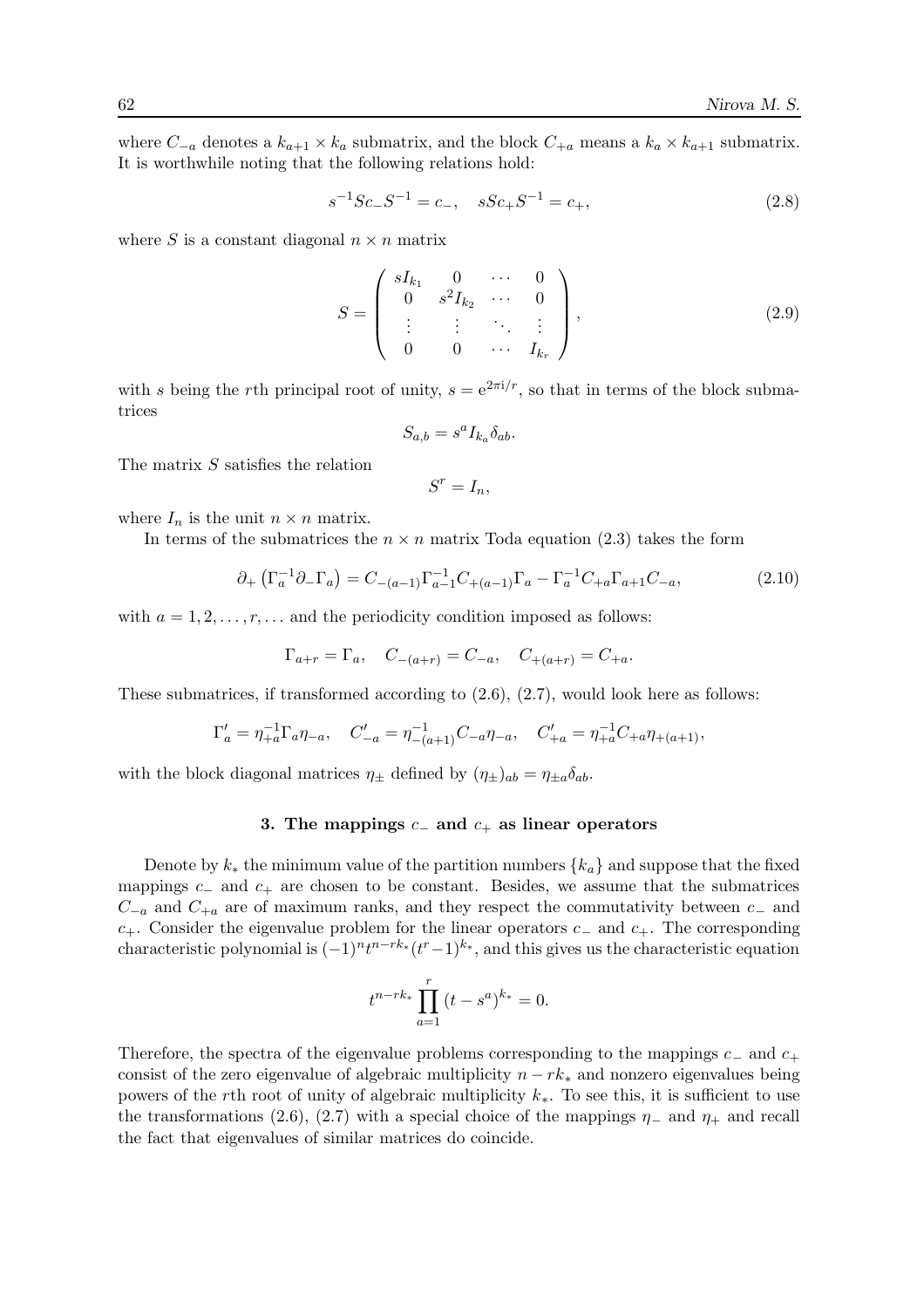The eigenvalue problem relations

$$
c_{-}\psi^{(b)} = s^{-b}\psi^{(b)}, \quad c_{+}\psi^{(b)} = s^{b}\psi^{(b)}, \quad b = 1, 2, \dots, r,
$$
\n(3.1)

are fulfilled with the eigenvectors represented by  $n \times k_*$  matrices  $\psi^{(b)}$ ,

$$
\psi^{(b)t} = \left(\psi_1^{(b)t}, \dots, \psi_a^{(b)t}, \dots, \psi_r^{(b)t}\right),
$$

where its block submatrices are

$$
\psi_a^{(b)} = s^{ab} \xi_a, \quad \psi_a^{(-b)} = s^{-ab} \xi_a,
$$

with constant  $k_a \times k_*$  submatrices  $\xi_a$  satisfying the conditions

$$
C_{-a}\xi_a = \xi_{a+1}, \quad C_{+a}\xi_{a+1} = \xi_a.
$$

Denote by p the rank of the matrix c−. Then we have  $n - p = \dim \ker c_-\$ . It means that there are an  $n \times (n-p)$  matrix u and an  $(n-p) \times n$  matrix v<sup> $\vee$ </sup>, corresponding to the zero eigenvalue of  $c_-,$ 

$$
c_{-}u = 0, \quad v^{\vee}c_{-} = 0. \tag{3.2}
$$

Note that u and  $v^{\vee}$  are orthogonal to  $\psi^{(b)}$  for every  $b = 1, 2, ..., r$ . In general, however, the algebraic multiplicity of an eigenvalue does not coincide with its geometric multiplicity, the former is just non less than the latter, and so,  $n-p \leq n-rk_*$ . In particular, it is exactly what happens to the zero eigenvalue of c−, so that its algebraic multiplicity we have received from the characteristic equation, does not coincide with the dimension of the corresponding null subspace. Hence, one should remember that the rank of c− might be greater than the total number of its nonzero eigenvalues. It is a consequence of the fact that c<sup>−</sup> contains a nondiagonalizable part, corresponding to the zero eigenvalue, that is actually the nilpotent part of c<sup>−</sup> according to its Jordan normal form. It is clear that for the case under consideration  $p = \text{rank } c_- = \sum_{a=1}^r \min (k_a, k_{a+1}) \geqslant rk_*$ .

Let v be the vector dual to the left null vector  $v^{\vee}$  of the matrix  $c_{-}$ , and  $u^{\vee}$  the dual of its right null vector u. They are  $n \times (n - p)$  and  $(n - p) \times n$  matrices subject to the conditions  $v^{\vee}v = I_{n-p}$  and  $u^{\vee}u = I_{n-p}$ . Treating c<sub>-</sub> as a matrix of a linear operator acting on an n-dimensional vector space V, that is  $c_+: V \to V$ , we see that the latter can be decomposed into a direct sum as  $V = V_0 \oplus V_1$ , where  $V_1$  is an  $rk_*$ -dimensional subspace spanned by the  $\psi$ eigenvectors of c− with nonzero eigenvalues, actually,  $V_1 = \text{im } c_-\$ ; and  $V_0$  is simply defined to be its orthogonal complement. Besides, we can perform another decomposition of  $V$ , namely  $V = U_0 \oplus U_1$ , where  $U_0 = \ker c_-,$  and so, it is spanned by the columns of the  $n \times (n - p)$ matrix u, while  $U_1$  is just the orthogonal complement to  $U_0$ . These decompositions induce dual decompositions  $V^* = V_0^* \oplus V_{1}^*$  and  $V^* = U_0^* \oplus U_1^*$ , such that  $V_1^*$  is spanned by the left eigenvectors of  $c_-\$  being dual to  $\psi^{(b)}$ , and  $V_0^*$  is determined to be the orthogonal complement to  $V_1^*$ ; further,  $U_0^*$  is spanned by the left null vectors (the rows of  $v^{\vee}$ ) of  $c_-,$  and  $U_1^*$  appears to be its orthogonal complement.

For the case under consideration the linear space V is isomorphic to its dual  $V^*$ . In view of the above discussion of properties of the eigenvalues of  $c_-,$  we see that  $n-rk_* = \dim V_0 \ge$  $\dim U_0 = n - p$ , and  $p = \dim U_1 \geq \dim V_1 = rk_*$ . It is clear also that the following relations hold:  $U_0 \subseteq V_0$ ,  $V_1 \subseteq U_1$  (and similarly for the duals). We stress on that  $U_0$  and  $U_0^*$  are the right and left null subspaces of the linear operator  $c_-,$  while  $V_1$  and  $V_1^*$  are subspaces generated by its right and left  $\psi$ -eigenspaces. Actually, one can write

$$
V_0 \cap U_0 = U_0, \quad V_0^* \cap U_0^* = U_0^*, \quad V_1 \cap U_0 = V_1^* \cap U_0^* = \varnothing,
$$
\n
$$
(3.3)
$$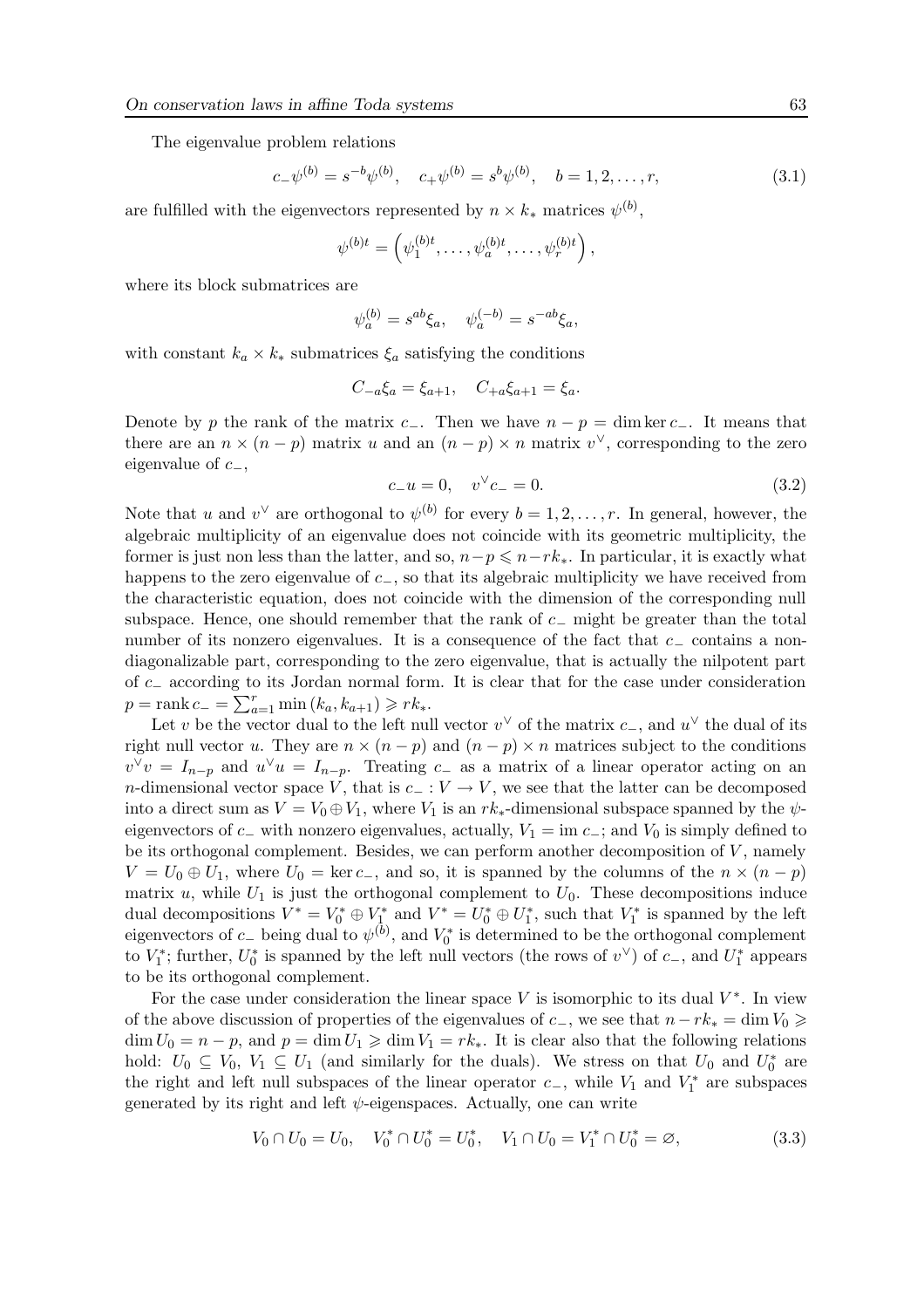$$
V_1 \cap U_1 = V_1, \quad V_1^* \cap U_1^* = V_1^*, \quad V_0 \cap U_1 \neq \emptyset, \quad V_0^* \cap U_1^* \neq \emptyset. \tag{3.4}
$$

These relations are the basis for the subsequent construction of certain useful projectors. A similar treatment can also be given to the linear operator  $c_{+}$  as well.

#### 4. General current conservation laws

Let us introduce a decomposition of the identity operator  $id_V$ ,

$$
I_n = \Pi_1 + \Pi_0,
$$

where  $\Pi_1$  is a projector onto the subspace  $V_1$ , while  $\Pi_0$  is the projector onto the complementary subspace  $V_0$ ,

$$
\Pi_0^2 = \Pi_0, \quad \Pi_1^2 = \Pi_1, \quad \Pi_1 \Pi_0 = \Pi_0 \Pi_1 = 0.
$$

We also have

$$
[c_-, \Pi_1] = 0, \quad [c_-, \Pi_0] = 0.
$$

Note that the generalized non-Abelian analogue of the cyclicity property reads here simply  $c_{-}^{r} = c_{+}^{r} = \Pi_{1}$ . Further, we introduce projectors onto the null subspace  $U_{0}$  and its dual space  $U_0^*$ ,

$$
R_0 = uu^\vee, \quad L_0 = vv^\vee,
$$

such that, together with their orthogonal complements  $R_1 = I_n - R_0$  and  $L_1 = I_n - L_0$ , they reveal the following properties:

$$
L_1\Pi_1 = \Pi_1, \quad L_0\Pi_1 = 0, \quad L_0\Pi_0 = L_0,\tag{4.1}
$$

$$
\Pi_1 R_1 = \Pi_1, \quad \Pi_1 R_0 = 0, \quad \Pi_0 R_0 = R_0,\tag{4.2}
$$

and also

$$
L_1\Pi_0 = L_1 - \Pi_1 = \Pi_0 - L_0, \quad \Pi_0 R_1 = R_1 - \Pi_1 = \Pi_0 - R_0.
$$
\n(4.3)

These relations are a direct consequence of (3.3) and (3.4). The r.h.s. of (4.3) would be identically zero, if the nilpotent part of the matrix  $c_-\$  is trivial. However, in general, these are some nontrivial projectors onto  $V_0^* \cap U_1^*$  and  $V_0 \cap U_1$ , respectively.

The matrix Toda equation (2.3) decomposes into four sets,

$$
\partial_{+} \left( \Pi_{1} \gamma^{-1} \partial_{-} \gamma \Pi_{1} \right) = [c_{-}, \Pi_{1} \gamma^{-1} c_{+} \gamma \Pi_{1}], \qquad (4.4)
$$

and besides,

$$
\partial_{+} \left( \Pi_{0} \gamma^{-1} \partial_{-} \gamma \Pi_{0} \right) = [c_{-}, \Pi_{0} \gamma^{-1} c_{+} \gamma \Pi_{0}], \qquad (4.5)
$$

$$
\partial_{+} \left( \Pi_{1} \gamma^{-1} \partial_{-} \gamma \Pi_{0} \right) = [c_{-}, \Pi_{1} \gamma^{-1} c_{+} \gamma \Pi_{0}], \qquad (4.6)
$$

$$
\partial_{+} \left( \Pi_{0} \gamma^{-1} \partial_{-} \gamma \Pi_{1} \right) = [c_{-}, \Pi_{0} \gamma^{-1} c_{+} \gamma \Pi_{1}]. \tag{4.7}
$$

It is well known that the zero-curvature condition (2.1) can be interpreted as the integrability condition imposed on the so-called linear problem [3]

$$
\ell_-(\lambda)\Psi=0, \quad \ell_+(\lambda)\Psi=0,
$$

for some function  $\Psi$  taking values in G, with the differential operators  $\ell_-\$  and  $\ell_+$  being explicitly

$$
\ell_{-}(\lambda) = \partial_{-} + \omega_{-}(\lambda), \quad \ell_{+}(\lambda) = \partial_{+} + \omega_{+}(\lambda).
$$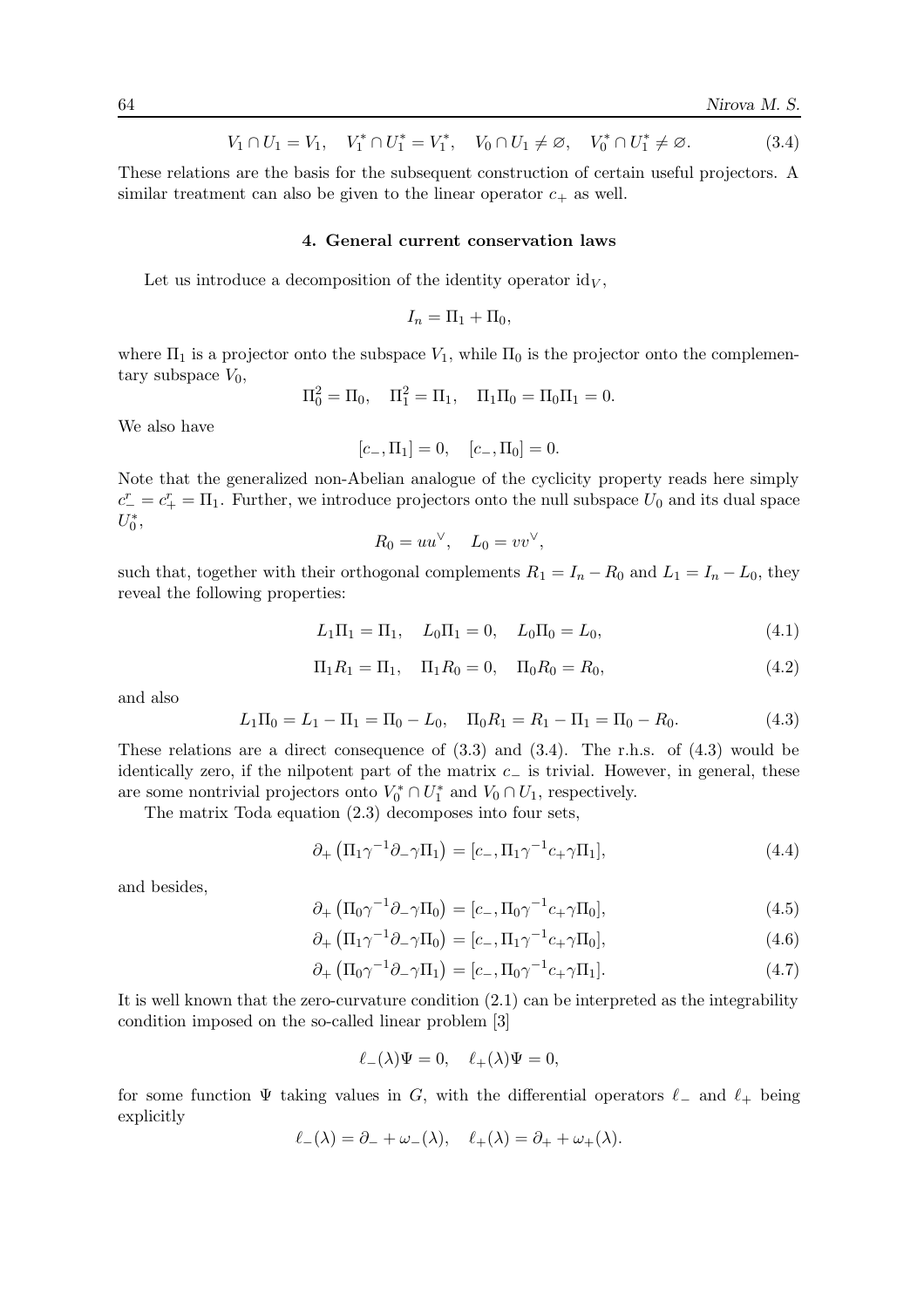Indeed, from the requirement

$$
\big[\ell_-(\lambda),\ell_+(\lambda)\big]\Psi=0,
$$

which holds at any power of the parameter  $\lambda$ , we derive the Toda equation (2.3).

Consider the parts  $(4.4)$ – $(4.7)$  of the Toda equation in their order. The equation  $(4.4)$ follows from the integrability condition for the linear problem

$$
\left(\partial_- + \Pi_1 \gamma^{-1} \partial_- \gamma \Pi_1 + \lambda^{-1} c_-\right) \Psi = 0, \quad \left(\partial_+ + \lambda \Pi_1 \gamma^{-1} c_+ \gamma \Pi_1\right) \Psi = 0. \tag{4.8}
$$

It is actually this, and only this, part of the full matrix Toda equation that is connected with the diagonalizable part of the matrix c−. We are interested in conservation laws respecting the Toda equation (4.4), and thus the linear problem (4.8). Choose  $k_* \times k_a$  matrices  $\xi_a^{\vee}$  to be dual to the vectors  $\xi_a$ , to have

$$
\xi_a^{\vee} \xi_a = I_{k_*}
$$

for every value of  $a = 1, 2, ..., r$ . Introduce  $n \times n$  matrices D and  $D^{\vee}$  being explicitly of the forms

$$
D = r^{-1/2} \left( \psi^{(1)} \xi_1^{\vee}, \psi^{(2)} \xi_2^{\vee}, \dots, \psi^{(r)} \xi_r^{\vee} \right), \tag{4.9}
$$

$$
D^{\vee} = r^{-1/2} \left( \psi^{(-1)} \xi_1^{\vee}, \psi^{(-2)} \xi_2^{\vee}, \dots, \psi^{(-r)} \xi_r^{\vee} \right), \tag{4.10}
$$

and possessing remarkable properties

$$
D^{\vee}D = DD^{\vee} = \Pi_1,
$$

so that one has

$$
D^{\vee} \Pi_1 = D^{\vee}, \quad \Pi_1 D = D.
$$

The matrices D and  $D^{\vee}$  have inherited the block matrix structure induced by the grading condition imposed to obtain the Toda system under consideration. Explicit expressions of the corresponding  $k_a \times k_b$  submatrices are

$$
D_{ab} = r^{-1/2} s^{ab} \xi_a \xi_b^{\vee}, \quad D_{ab}^{\vee} = r^{-1/2} s^{-ab} \xi_a \xi_b^{\vee}.
$$

Then the linear problem (4.8) is equivalent to the relations

$$
\left(\partial_- + D^\vee \gamma^{-1}\partial_- \gamma D + \lambda^{-1} D^\vee c_- D\right) \widetilde{\Psi} = 0, \quad \left(\partial_+ + \lambda D^\vee \gamma^{-1} c_+ \gamma D\right) \widetilde{\Psi} = 0,\tag{4.11}
$$

where  $\tilde{\Psi} = D^{\vee}\Psi$ . Point out that  $\psi^{(b)} = S^b\psi^{(0)}$ , where S is the diagonal matrix (2.9). Recalling the relations (3.1) and using the expressions (4.9), (4.10) and the property (2.8) of  $c_-,$  such that

$$
c_-D=DS^{-1},
$$

one can write

$$
c_- \to \widetilde{c}_- = D^{\vee} c_- D = \Pi_1 S^{-1}
$$

We conclude that the action of the matrices D and  $D^{\vee}$  diagonalize the matrix c\_.

Represent the general solution to the linear problem (4.11) as follows (cf. [8]):

$$
\widetilde{\Psi} = \Phi \chi \exp\left(-\lambda^{-1} \widetilde{c}_- z^-\right),\tag{4.12}
$$

.

where  $\chi$  is a block diagonal matrix, and  $\Phi$  allows for the asymptotic expansion

$$
\Phi = \sum_{k \geqslant 0} \lambda^k \Phi_k,\tag{4.13}
$$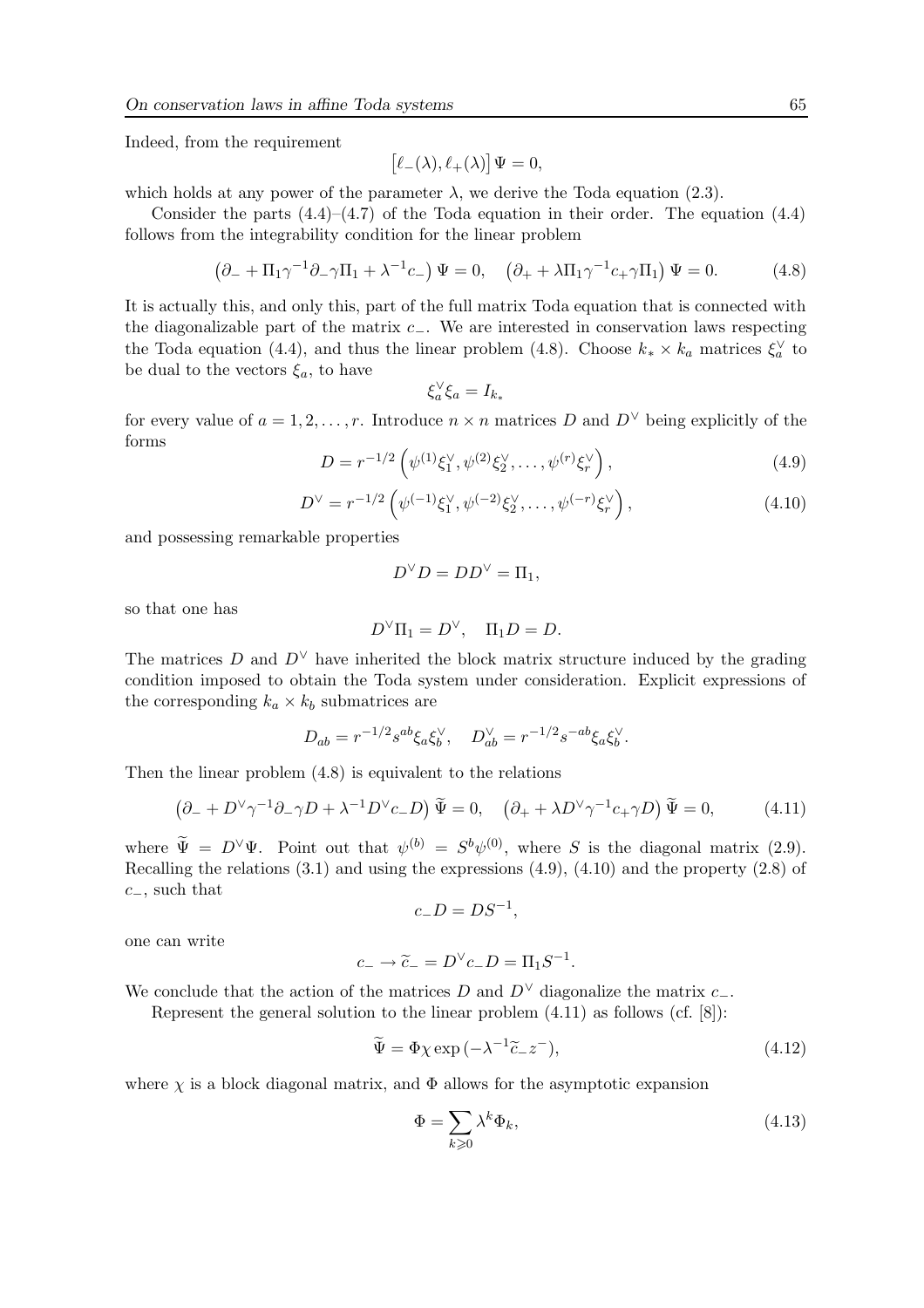such that  $\Phi_0 = I_n$ , while only off-diagonal blocks are nonzero in all other  $\Phi_k$ . We also assume that  $\Phi$  and  $\chi$  are such matrices that

$$
[\Phi, \Pi_1] = 0, \quad [\chi, \Pi_1] = 0.
$$

It follows from (4.11) that

$$
\partial_- \Phi + (D^\vee \gamma^{-1} \partial_- \gamma D) \Phi + \Phi (\partial_- \chi \chi^{-1}) + \lambda^{-1} [\Pi_1 S^{-1}, \Phi] = 0,\tag{4.14}
$$

$$
\partial_+ \Phi + \Phi (\partial_+ \chi \chi^{-1}) + \lambda (D^\vee \gamma^{-1} c_+ \gamma D) \Phi = 0. \tag{4.15}
$$

Further, using the asymptotic expansions

$$
\partial_{-\chi\chi}^{-1} = \sum_{k\geq 0} \lambda^k \Sigma_k, \quad \partial_{+\chi\chi}^{-1} = \sum_{k\geq 0} \lambda^k \Theta_k,\tag{4.16}
$$

we obtain recurrent relations

$$
\partial_{-}\Phi_{k} + \sum_{\substack{i=1,j=0 \ i+j=k}}^{k} \Phi_{i} \Sigma_{j} + D^{\vee} \gamma^{-1} \partial_{-} \gamma D \Phi_{k} + [\Pi_{1} S^{-1}, \Phi_{k+1}] = 0, \qquad (4.17)
$$

$$
\partial_{+} \Phi_{k} + \sum_{\substack{i=1, j=0 \ i+j=k}}^{k} \Phi_{i} \Theta_{j} + D^{\vee} \gamma^{-1} c_{+} \gamma D \Phi_{k-1} = 0, \qquad (4.18)
$$

which allow us to define off-diagonal blocks of  $\Phi_{k+1}$  (which are, in fact, the only nonzero ones) through those of  $\Phi_l, l \leq k$ . And besides, we have

$$
\Sigma_k = -\mathrm{Diag}\left(D^\vee \gamma^{-1}\partial_- \gamma D\Phi_k\right), \quad \Theta_k = -\mathrm{Diag}\left(D^\vee \gamma^{-1} c_+ \gamma D\Phi_{k-1}\right),
$$

where Diag means taking the block submatrices attached to the main diagonal according to the Z-gradation. In particular, we get from  $(4.17)$  an explicit form of  $\Phi_1$  in terms of its block  $k_a \times k_b$  submatrices,

$$
\left(\Phi_1\right)_{a,b} = \frac{s^{a+b}}{s^a - s^b} \left(D^\vee \gamma^{-1} \partial_- \gamma D\right)_{a,b}, \quad a \neq b.
$$

We see from (4.16) that the block diagonal matrices  $\Sigma_k$  and  $\Theta_k$  satisfy the equations

$$
\partial_{+}\Sigma_{k} - \partial_{-}\Theta_{k} + \sum_{\substack{i,j=0 \ i+j=k}}^{k} [\Sigma_{i}, \Theta_{j}] = 0.
$$

In terms of the block submatrices the latter equation reads

$$
\partial_{+} \Sigma_{k}^{a} - \partial_{-} \Theta_{k}^{a} + \sum_{\substack{i,j=0 \ i+j=k}}^{k} [\Sigma_{i}^{a}, \Theta_{j}^{a}] = 0,
$$
\n(4.19)

where we have taken into account that

$$
(\Sigma_k)_{a,b} = \Sigma_k^a \delta_{ab}, \quad (\Theta_k)_{a,b} = \Theta_k^a \delta_{ab}.
$$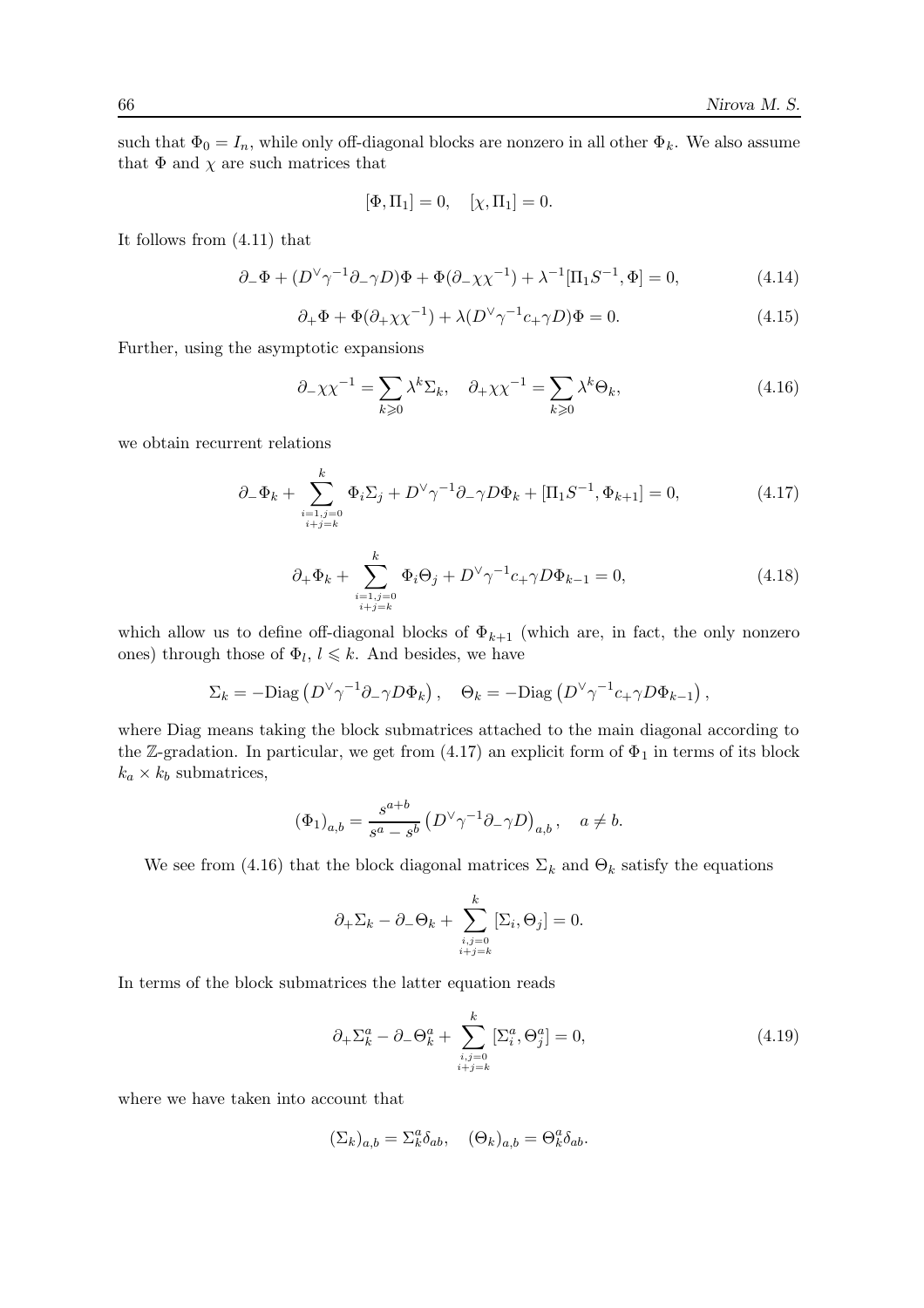Therefore, introducing the quantities

$$
\sigma_k^a = \operatorname{tr} \Sigma_k^a, \quad \theta_k^a = \operatorname{tr} \Theta_k^a,
$$

we derive from  $(4.19)$  r infinite sets of current conservation laws

$$
\partial_+\sigma^a_k-\partial_-\theta^a_k=0,
$$

where the indices  $k = 0, 1, 2, \ldots$ , and  $a = 1, 2, \ldots, r$ . For  $k = 0$  we obtain relations which are trivially satisfied due to the Toda equations (2.10). The case  $k = 1$  gives us the energymomentum conservation law for the non-Abelian Toda system under consideration.

There are other  $r$  infinite sets of current conservation laws in the system under consideration. They can be obtained along the same way of approach, only that starting with the Toda equation in the form (2.4). There one would face the diagonalization of the matrix  $c_+$ in the corresponding linear problem,

$$
c_+ \to \widetilde{c}_+ = D^{\vee} c_+ D = \Pi_1 S,
$$

and work recurrent relations out of asymptotic expansions in  $\lambda^{-1}$ .

Now, it follows from (4.1), (4.2) that nontrivial conservation laws corresponding to the Toda equation (4.4) are exhausted by our consideration above. Note that the semisimple part of the matrix c<sup>−</sup> entered this equation alone, while its nilpotent part turned out to be involved and separated into the remaining equations.

The equation (4.5) follows from the integrability condition imposed on the linear problem

$$
\left(\partial_- + \Pi_0 \gamma^{-1} \partial_- \gamma \Pi_0 + \lambda^{-1} c_-\right) \varphi = 0, \quad \left(\partial_+ + \lambda \Pi_0 \gamma^{-1} c_+ \gamma \Pi_0\right) \varphi = 0,
$$

and to this equation correspond W-symmetry and WZNW-type conservation laws present in the Toda system under consideration. To see this, one can simply use the relations (3.2) and  $(4.1)$ ,  $(4.2)$  with the projectors. One derives from  $(4.5)$ , in particular, that

$$
\partial_+(L_0\gamma^{-1}\partial_-\gamma R_0)=0.
$$

To the rest of the matrix Toda equation (2.3) Drinfeld–Sokolov techniques are applicable and correspond certain W-symmetry type conservation laws [5]. Consider the equations  $(4.6)$ and (4.7). These are obtained from the integrability condition imposed on the linear problems

$$
(\partial_- + \Pi_1 \gamma^{-1} \partial_- \gamma \Pi_0 + \lambda^{-1} c_-) \phi = 0, \quad (\partial_+ + \lambda \Pi_1 \gamma^{-1} c_+ \gamma \Pi_0) \phi = 0
$$

and

$$
(\partial_- + \Pi_0 \gamma^{-1} \partial_- \gamma \Pi_1 + \lambda^{-1} c_-) \phi = 0, \quad (\partial_+ + \lambda \Pi_0 \gamma^{-1} c_+ \gamma \Pi_1) \phi = 0,
$$

respectively. It follows from these conditions also that

$$
\partial_{-} (\Pi_1 \gamma^{-1} c_{+} \gamma \Pi_0) = 0, \quad \partial_{-} (\Pi_0 \gamma^{-1} c_{+} \gamma \Pi_1) = 0.
$$

Other relations can be obtained while using properties of the projectors.

Concluding this part, we have seen that to the equations  $(4.6)$  and  $(4.7)$  correspond conservation laws with the conserved matrix-valued current  $\Pi_1 \gamma^{-1} c_+ \gamma \Pi_0$  and  $\Pi_0 \gamma^{-1} c_+ \gamma \Pi_1$ having no dependence on  $z^+$ . These quantities produce conserved charges as just it happens in non-Abelian Toda systems associated with finite-dimensional Lie groups [5]. Such a mixture of essentially different types of conservation laws in non-Abelian Toda systems can be explain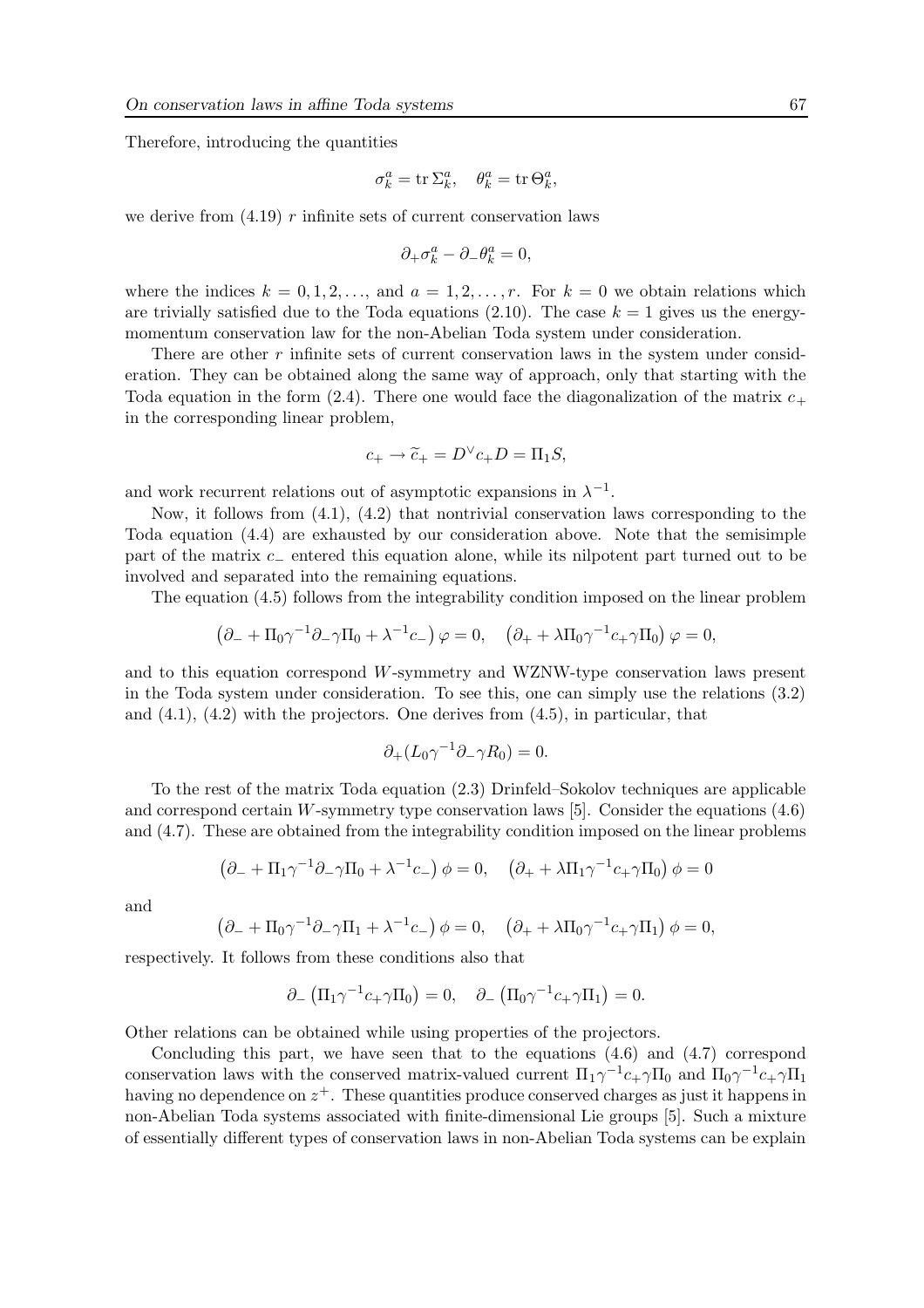by certain properties of the matrix-valued mapping entering the Toda equation. Indeed, the matrices  $c_$  and  $c_+$  turn out to be a sum of commuting nilpotent and semi-simple parts, that is just implying the so-called Jordan decomposition of a linear operator, for which one obtains  $W$ -symmetry and WZNW-type and "usual" current conservation laws' type relations, respectively.

An interesting special case is also revealed when only submatrices  $C_{-r}$  and  $C_{+r}$  are nontrivial, thus leading to a combination of WZNW- and W-type symmetries.

### 5. Abelian Toda system

It is instructive to consider an Abelian affine Toda system being a particular case of the non-Abelian system considered in the preceding sections. To construct one, we put  $r = n$ and all  $k_a = 1$ , reproducing the standard gradation of  $\mathscr{L}(\mathfrak{gl}_n(\mathbb{C}))$ . The mapping  $\gamma$  here is a diagonal  $n \times n$  matrix  $\gamma = ||\Gamma_i \delta_{ij}||$ , where  $\Gamma_i$  are ordinary functions of  $z^-$  and  $z^+$ . The mappings  $c_-\$  and  $c_+\$  can be chosen being proportional to the cyclic elements of  $\mathfrak{g}$ . Explicitly, it reads  $c_-=\|\mu\delta_{i,j+1}\|$  and  $c_+=\|\mu\delta_{i+1,j}\|$ , where  $\delta_{ij}$  is the *n*-periodic Kronecker symbol and  $\mu$  some nonzero constant. We see that the matrix Toda equation (2.3) is equivalent to a system of nonlinear partial differential equations, which is convenient to treat as the infinite system

$$
\partial_+(\Gamma_i^{-1}\partial_-\Gamma_i) = -\mu^2(\Gamma_i^{-1}\Gamma_{i+1} - \Gamma_{i-1}^{-1}\Gamma_i), \quad i \in \mathbb{Z},
$$

with  $\Gamma_i$  subject to the periodicity condition  $\Gamma_{i+n} = \Gamma_i$ .

Remembering the basic property (2.8) of c\_, where now  $S_{ij} = s^i \delta_{ij}$ ,  $s = e^{2\pi i/n}$ , and introducing *n*-dimensional vectors  $\psi^{(l)} = S^l \psi^{(0)}$ , for the *n*-dimensional vector  $\psi^{(0)}$  given by  $\psi^{(0)t} = n^{-1/2} (1, 1, \dots, 1)$ , we obtain

$$
c_{-}\psi^{(l)} = \mu s^{-l} S^{l} \psi^{(0)} = \mu s^{-l} \psi^{(l)}.
$$

Representing the  $n \times n$  matrix D as  $D = (\psi^{(1)}, \psi^{(2)}, \dots, \psi^{(n-1)}, \psi^{(0)})$ , that, in terms of the matrix elements, reads  $D_{ij} = n^{-1/2} s^{ij}$ , we derive the relation

$$
c_-D=\mu DS^{-1}.
$$

The matrix  $D$  is non-degenerate in this Abelian case. Hence, from the relation

$$
c_- \to \tilde{c}_- = D^{-1} c_- D = \mu S^{-1}
$$

we conclude that the operator D diagonalizes the cyclic matrix  $c_-\$ . Now we have the linear problem with transformed operators  $\ell_1(\lambda) = \partial_- + \tilde{\gamma}^{-1}\partial_-\tilde{\gamma} + \lambda^{-1}\tilde{c}_-,$  where  $\tilde{\gamma} = \gamma D$ , and  $\tilde{\gamma} = -1/2$   $\tilde{\gamma} = -1/2$   $\tilde{\gamma} = -1/2$   $\tilde{\gamma} = -1/2$   $\tilde{\gamma} = -1/2$   $\tilde{\gamma} = -1/2$   $\tilde{\gamma} = -1/2$   $\tilde{\gamma} = -1/2$   $\tilde{\gamma$ so,  $\tilde{\gamma}_{ij} = n^{-1/2} \Gamma_i s^{ij}, \tilde{\gamma}^{-1}_{ij} = n^{-1/2} s^{-ij} \Gamma_j^{-1}, \text{ and } \tilde{\ell}_2(\lambda) = \partial_+ + \lambda \tilde{\gamma}^{-1} c_+ \tilde{\gamma}.$  Further, we have  $\widetilde{\Psi} = D^{-1}\Psi$ 

Following again [8], we separate the diagonal and non-diagonal parts of  $\tilde{\Psi}$  as follows. Represent  $\widetilde{\Psi}$  in the form  $\widetilde{\Psi} = \Phi \chi \exp(-\lambda^{-1} \widetilde{c}_- z^-)$ , where  $\chi$  is a diagonal  $n \times n$  matrix, while  $\Phi$  allows for the asymptotic expansion in  $\lambda$  (4.13), where again  $\Phi_0$  is the unit matrix  $I_n$ , and in all other  $\Phi_k$ ,  $k \geq 1$ , only off-diagonal matrix elements are nonzero. Note that  $\tilde{c}_-$  commutes with  $\chi$ . It is convenient to represent  $\chi$  as  $\chi = \exp \sigma$ , where  $\sigma$  can be asymptotically expanded  $\sigma = \sum_{k\geqslant 0} \lambda^k \sigma_k$ . Substituting the asymptotic expansions of  $\Phi$  and  $\sigma$  to the integrability condition (4.14), (4.15) and taking into account that in the Abelian case  $\Pi_1 \to I_n$  and  $D^{\vee} \to D^{-1}$ , we obtain the recursive relations

$$
\partial_{-}\Phi_{k} + \sum_{\substack{i=1,j=0 \ i+j=k}}^{k} \Phi_{i}\partial_{-}\sigma_{j} + \widetilde{\gamma}^{-1}\partial_{-}\widetilde{\gamma}\Phi_{k} + [\widetilde{c}_{-},\Phi_{k+1}] = 0, \tag{5.1}
$$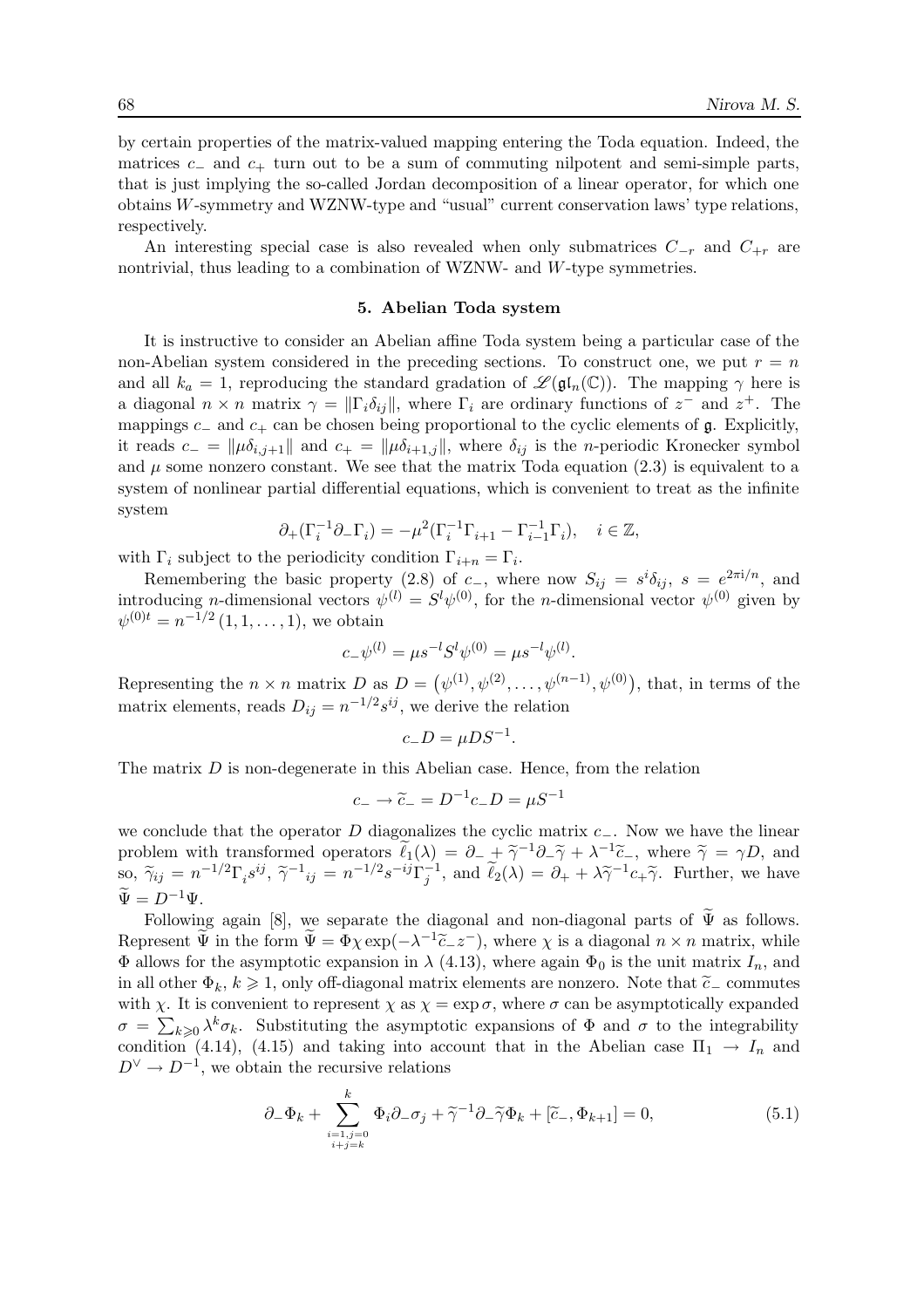$$
\partial_{+}\Phi_{k} + \sum_{\substack{i=1,j=0 \ i+j=k}}^{k} \Phi_{i}\partial_{+}\sigma_{j} + \widetilde{\gamma}^{-1}c_{+}\widetilde{\gamma}\Phi_{k-1} = 0
$$
\n(5.2)

for the non-diagonal elements, and

$$
\partial_{-}\sigma_{k} = -\text{diag}\left(\tilde{\gamma}^{-1}\partial_{-}\tilde{\gamma}\Phi_{k}\right), \quad \partial_{+}\sigma_{k} = -\text{diag}\left(\tilde{\gamma}^{-1}c_{+}\tilde{\gamma}\Phi_{k-1}\right). \tag{5.3}
$$

For the matrix elements of  $\sigma_k$  holds the representation  $(\sigma_k)_{ij} = \sigma_k^{(i)}$  $\int_k^{(i)} \delta_{ij}$ . These recurrent relations can be resolved for all  $\Phi_k$  and  $\sigma_k$ ,  $k = 0, 1, 2, \ldots$ , for which it is sufficient to note that  $\Phi_0 = I_n$  and

$$
\partial_{-\sigma_0} = -\text{diag}\left(\tilde{\gamma}^{-1}\partial_{-\tilde{\gamma}}\right), \quad \partial_{+\sigma_0} = 0.
$$

The latter is compatible because

$$
\partial_+(\widetilde{\gamma}^{-1}\partial_-\widetilde{\gamma})_{ii}=0
$$

thanks to the Toda equations. Taking  $k = 1$  as the first nontrivial example, we find

$$
\sigma_1^{(i)} = -\int dz^-(\widetilde{\gamma}^{-1}\partial_-\widetilde{\gamma}\Phi_1)_{ii} - \int dz^+(\widetilde{\gamma}^{-1}c_+\widetilde{\gamma})_{ii},
$$

with explicit forms of the matrix elements under integration

$$
\left(\widetilde{\gamma}^{-1}\partial_-\widetilde{\gamma}\right)_{ij}=\frac{1}{n}\sum_{l=1}^n s^{-l(i-j)}\Gamma_l^{-1}\partial_-\Gamma_l,\quad \left(\widetilde{\gamma}^{-1}c_+\widetilde{\gamma}\right)_{ij}=\frac{s^j}{n}\sum_{l=1}^n s^{-l(i-j)}\Gamma_l^{-1}\Gamma_{l+1},
$$

and where

$$
(\Phi_1)_{ij} = \frac{s^{i+j}}{\mu n (s^i - s^j)} \sum_{l=1}^n s^{-l(i-j)} \Gamma_l^{-1} \partial_- \Gamma_l, \quad i \neq j.
$$

Thus resolving the recurrence (5.1), we can determine  $\Phi_k$  and so obtain  $\sigma_k$  from (5.3). For the latter quantities, imposing  $\partial_+\partial_-\sigma_k = \partial_-\partial_+\sigma_k$ , we get current conservation laws

$$
\partial_+ \delta_k^+ - \partial_- \delta_k^- = 0,\tag{5.4}
$$

where

$$
\delta_k^+ = \text{diag}\left(\tilde{\gamma}^{-1}\partial_-\tilde{\gamma}\Phi_k\right), \quad \delta_k^- = \text{diag}\left(\tilde{\gamma}^{-1}c_+\tilde{\gamma}\Phi_{k-1}\right). \tag{5.5}
$$

But then, the relations  $(5.4)$  give n infinite sets of current conservation laws, with the currents components (5.5). So for  $k = 0$  these relations are true due to the Toda equations, while for  $k = 1$ , seeing the explicit forms of  $\sigma_1$  and  $\Phi_1$  given above, we find the energy-momentum conservation law for the Abelian affine Toda system.

There are other  $n$  infinite sets of current conservation laws corresponding to the Toda equations written in the right invariant form, which is obtained from the linear problem where the matrix  $c_+$  is being diagonalized,  $c_+ \to \tilde{c}_+ = D^{-1}c_+D = \mu S$ .

Acknowledgements. We are grateful to A. A. Makhnev for discussions.

### References

- 1. Arnold V. I. Mathematical methods of classical mechanics.—Berlin: Springer-Verlag, 1989.—536 p.— (Graduate Texts in Mathematics).
- 2. Faddeev L. D., Takhtajan L. A. Hamiltonian methods in the theory of solitons.—Berlin: Springer-Verlag, 1987.—592 p.—(Springer Series in Soviet Math.).